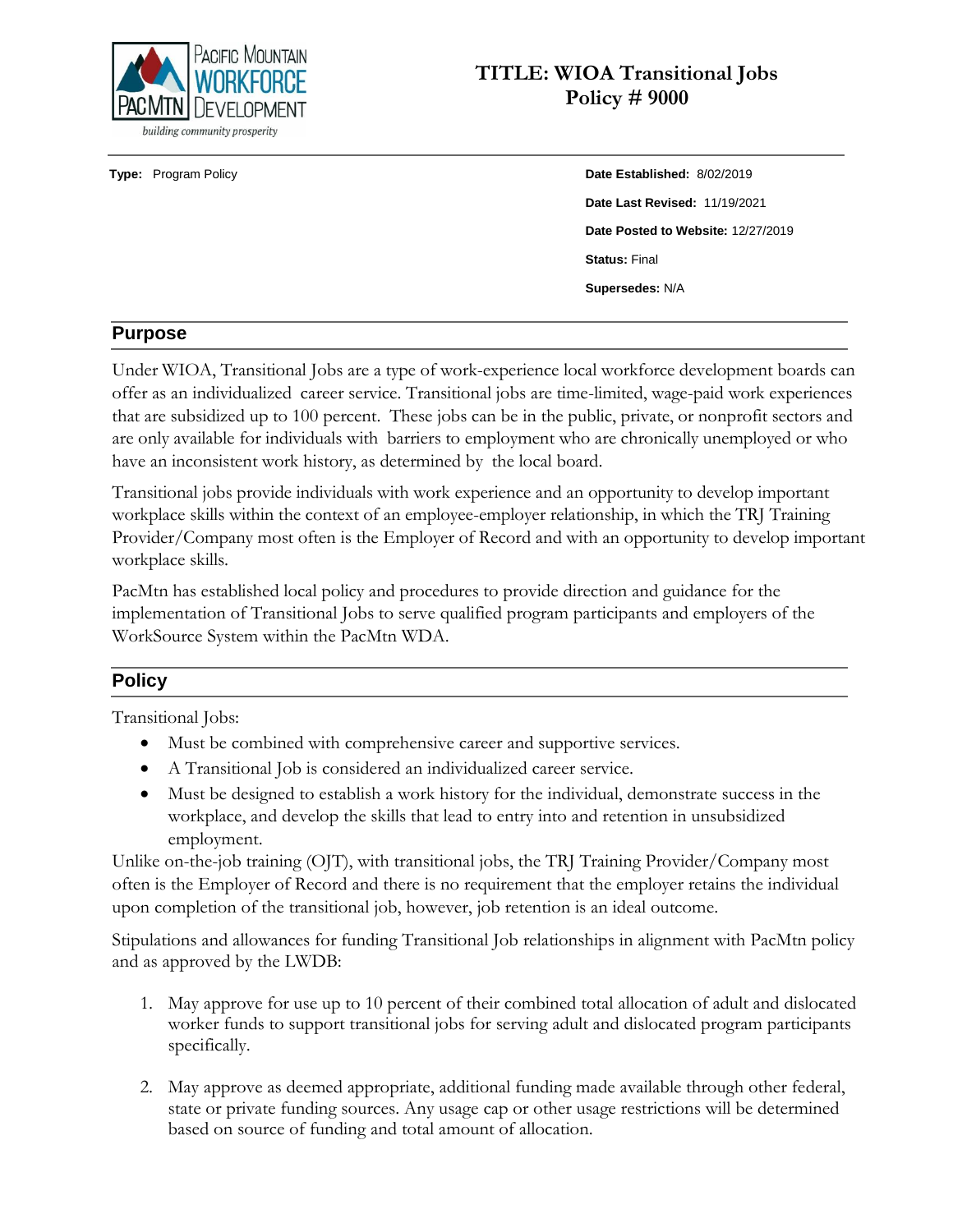## **Policy Guidelines**

Transitional Jobs must be combined with comprehensive employment and allowable supportive services. Comprehensive Employment and Supportive Services must be documented in the program participant's service plan and case notes.

A Transitional Job will be subsidized up to 100% of wages in a qualifying public, private, or nonprofit sector. Transitional Job opportunities are provided to program participants with barriers to employment who have barriers to employment who are chronically unemployed or who have an inconsistent work history, as established by local policy. PacMtn has identified the following:

## **An inconsistent work history**

Consisting of relatively short-term attachment to past jobs (approximately 1 year or less) and gaps in work history that cannot be explained by recent economic conditions.

## **Chronic unemployment**

Typified by unemployment for a period equal to what would be required for exhaustion of Unemployment Insurance benefits, a work history with frequent episodes of unemployment, despite being able and willing to work.

Program staff must document how the transitional job will help the program participant establish a work history, demonstrate success in the workplace, and develop the skills that lead to entry into and retention in unsubsidized employment.

The wages and benefits paid for the transitional job must be similar to those paid for other employees performing similar work. Wages must be based on hours worked as recorded on the trainee's time sheet.

 **Program staff must refer to and follow the fully detailed "Terms and Conditions" requirements as outlined in the attached TRJ Transitional Jobs Agreement.** 

Program staff must ensure a Transitional Job agreement (attached), has been completed containing all signatures necessary to include that of the program participant **(TRJ Trainee)**, training provider **(TRJ Training Provider/Company)** and program practitioner **(Trainee Provider).** The agreement must clearly state all of the expectations of all parties. The agreement should clarify the rate of pay and the duration of the experience along with the learning objectives for the program participant.

A program or program staff member **(Trainee Provider)**, may not spend more than the amount of funds budgeted for transitional jobs in their PacMtn service contracts as allocated in the relative program year.

The total transitional job reimbursement should be based on the wages of others doing similar work, the length of the placement, and whether other resources are available to offset the cost of the wages.

A Transitional Job relationship may be established for a duration of up to and not to exceed one year as determined applicable to the degree of barriers to employment, and additional factor's which should play a part in the decision-making process, as relevant to include:

• The type of employers to be served as TJ sites, their needs and the time needed to establish an applicable work history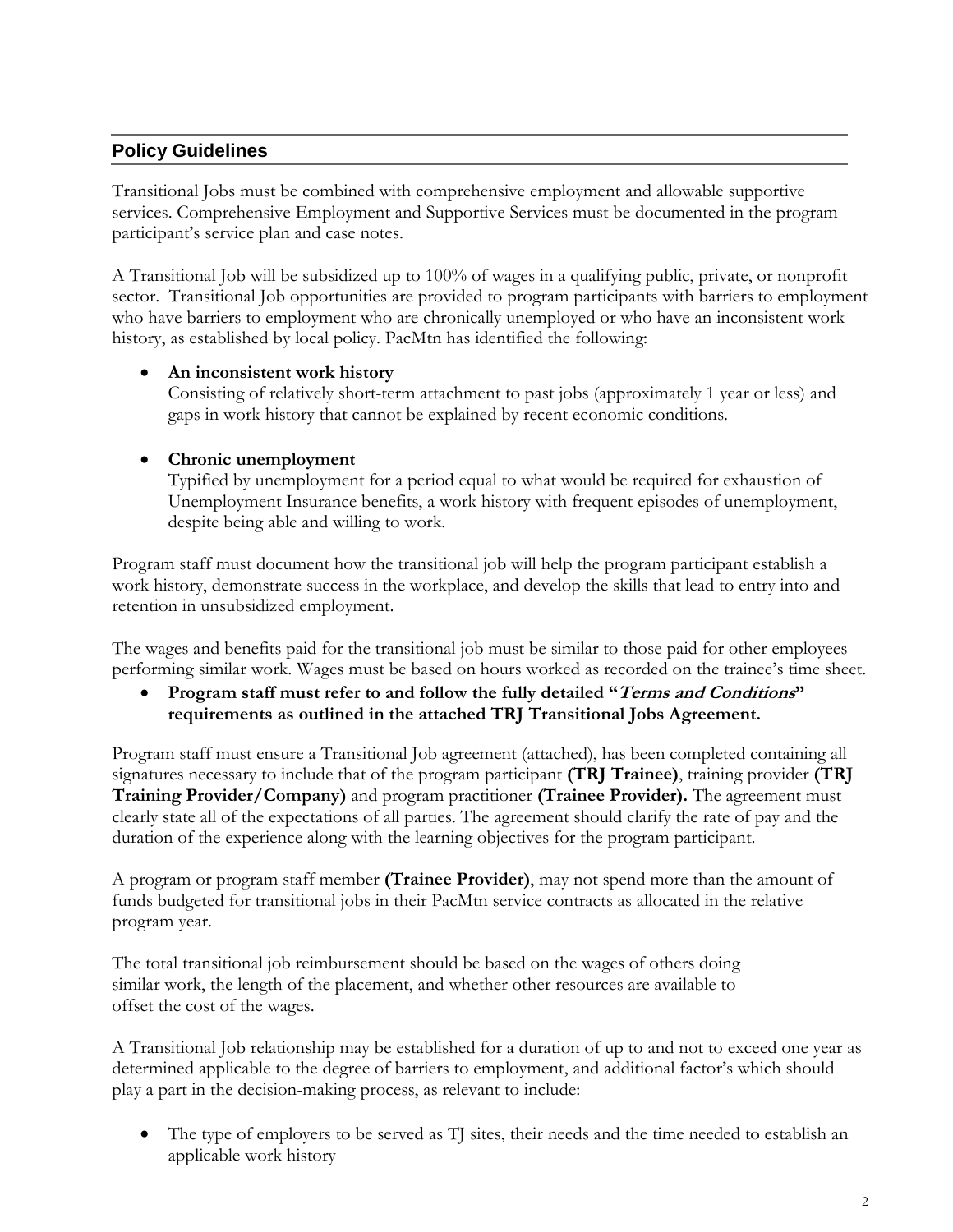- Level of current Job skills upon entry and the level needed to generate a positive outcome
- The need and type of program support and or access to career and supportive services that will be needed during the TJ relationship.
- Program staff may provide eligible Transitional Jobs program participants Support Services as identified allowable within PacMtn's local Support Services Policy 5200 and Support Services Procedure document 5200P.

## **Definitions**

- Program Participant TRJ Trainee
- Program or Program Staff TRJ Trainee Provider
- Training Provider TRJ Training Provider/Company and/or Employer of Record

## **References**

Workforce Innovation and Opportunity Act of 2014

WIOA Final Rule; 20 CFR Parts 676,677, and 678; Federal Register, Vol. 81, No. 161, August 19, 2016 WIOA Final Rule; 20 CFR Parts 603, 651, 652, et al; Federal Register, Vol. 81, No. 161, August 19, 2016

Training and Employment Guidance Letter (TEGL) 19-16 and 10-16 Change 1

## **Attachment**

Transitional Job (TRJ) Agreement with Training Plan

## **DATE APPROVED: August 13, 2019, 4/9/2020, 11/19/2021**

**Direct Inquiries to: Pacific Mountain Workforce Development Council 1570 Irving Street SW Tumwater, WA 98512 Telephone: (360) 704-3568 Email[: Info@pacmtn.org](mailto:Info@pacmtn.org)**

PacMtn is an equal opportunity employer/program. Auxiliary aids and services are available upon request to individuals with disabilities. WA Relay 711.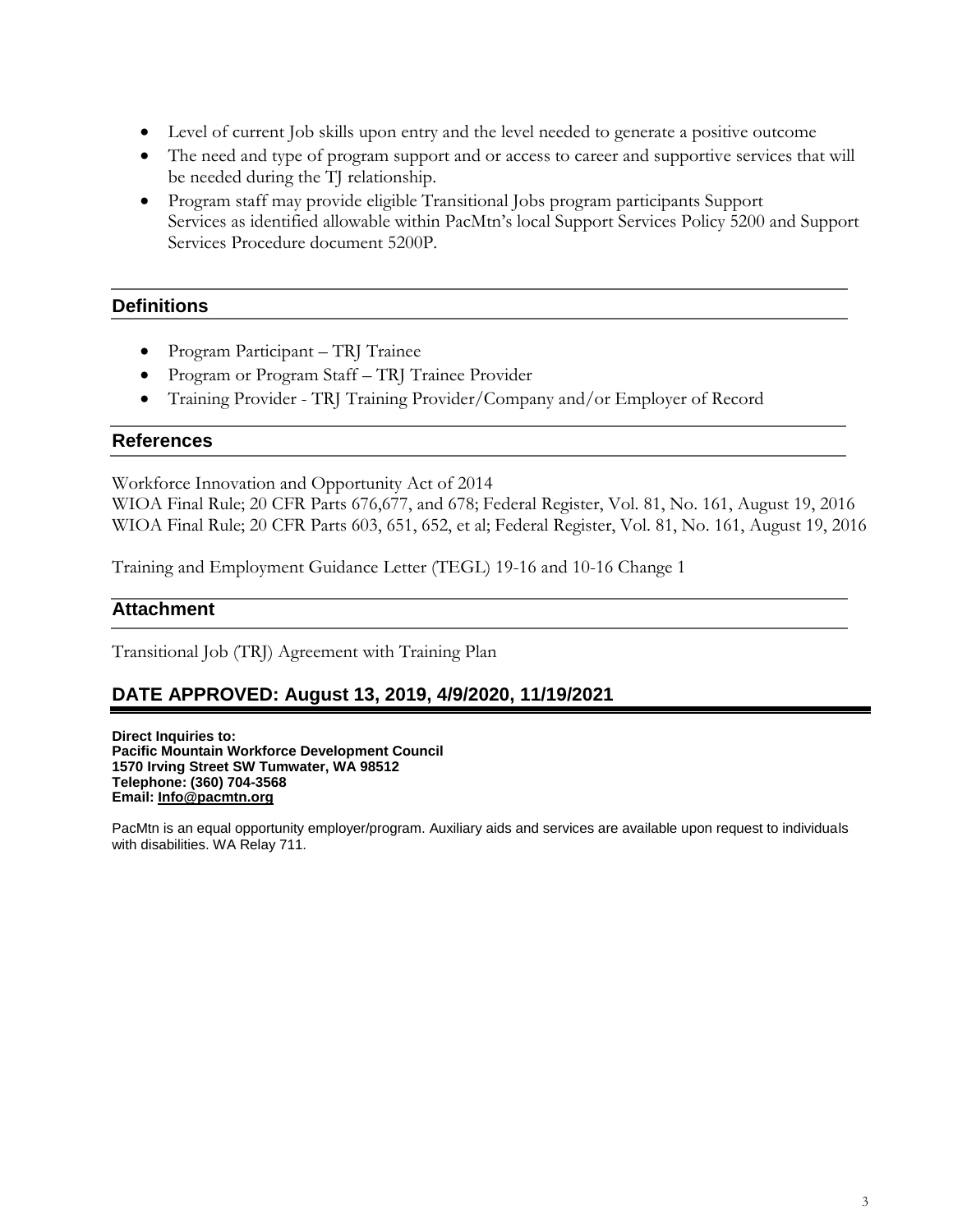

#### **Transitional Job (TRJ) Agreement with Training Plan**

## **The training provider named below agrees to provide a TRJ training opportunity, in accordance with the terms and conditions, both of which are incorporated by reference.**

#### Section 1: Contact Information **TRJ Agreement#**

*Complete information for the Transitional Job (TRJ) Training Provider/Company "Employer of Record" and the Training Provider*

| <b>TRJ Trainee Provider:</b>           | <b>Contact Person:</b> | Main Telephone #: |
|----------------------------------------|------------------------|-------------------|
| <b>TRJ Trainee Provider Address:</b>   | Email:                 | Fax:              |
| TRJ Training Provider/Company Name:    | F.E.I.N. #             | $U.B.I.$ #        |
| TRJ Training Provider/Company Address: | <b>Contact Person:</b> | Email:            |
|                                        | Telephone #:           | Fax:              |

#### **Section 2: Trainee and TJ Information** *Complete the contact information for Trainee and reimbursement rates.*

| TRJ Trainee Name:      | ETO#        | Telephone #:                        |  |
|------------------------|-------------|-------------------------------------|--|
| <b>Beginning Date:</b> | End Date:   | <b>Total Training Hours:</b>        |  |
| Job Title:             |             | <b>Economic Development Sector:</b> |  |
| Job Description:       |             |                                     |  |
| Hourly Wage Rate:      | TRJ maximum | Labor Market Outlook:               |  |

## **Section 3: Training Plan** *List the skills to be learned by the Trainee and estimated training hours.*

| <b>Skills To Be Learned:</b>                   | <b>Estimated Training Hours:</b> | <b>Start Date</b> | <b>Completion Date</b> |
|------------------------------------------------|----------------------------------|-------------------|------------------------|
| 1.                                             |                                  |                   |                        |
| 2.                                             |                                  |                   |                        |
| 3.                                             |                                  |                   |                        |
| 4.                                             |                                  |                   |                        |
| 5.                                             |                                  |                   |                        |
| Tools, Uniforms, Supplies Needed for Training: |                                  |                   |                        |
|                                                |                                  |                   |                        |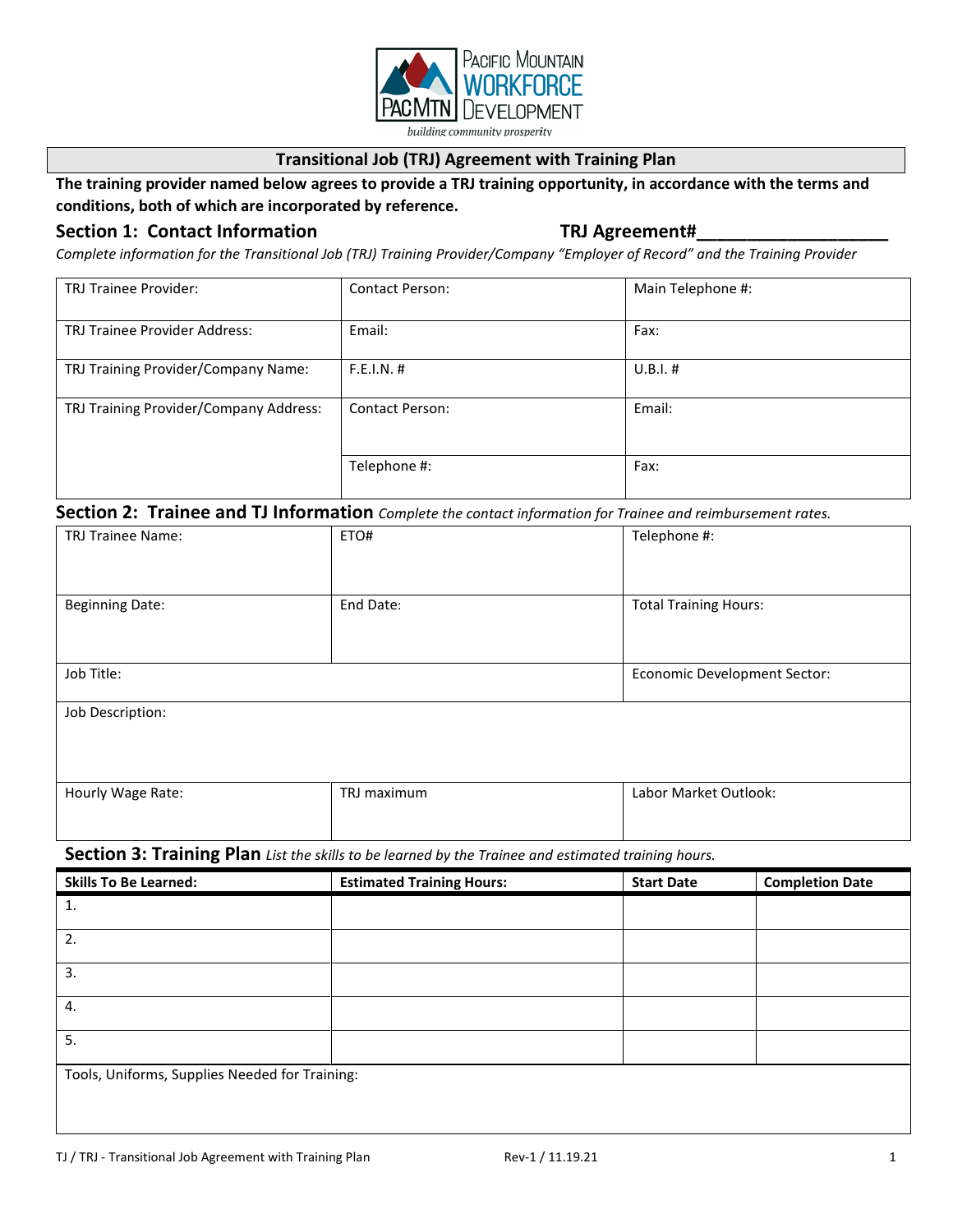

## **Section 4: Transitional Job (TRJ) Agreement – Terms and Conditions**

- 1. The purpose of this agreement is to establish the general terms and conditions under which TRJ Trainee Provider *identified below* may refer a Workforce Innovation and Opportunity Act (WIOA) Transitional Job (TRJ) Trainee to the TRJ Training Provider/Company to enable the TRJ Trainee to take part in a TRJ as defined under the Workforce Innovation and Opportunities Act. The TRJ Training Provider/Company *identified*  **below** acts as the employer of record.
- 2. Individuals employed in activities under title I of WIOA must be compensated at the same rates, including periodic increases, as trainees or employees who are similarly situated in similar occupations by the same employer and who have similar training, experience, and skills. Such rates must be in accordance with applicable law, but may not be less than the higher of the rate specified in sec. 6(a)(1) of the Fair Labor Standards Act of 1938 (29 U.S.C. 206(a)(1)) or the applicable State or local minimum wage law.
- 3. The TRJ Provider/Company shall provide worker's compensation coverage for the TRJ employee and assures that the training shall be provided in accordance with WIOA Sec. 181 (a)(1)(A) and 20 CFR 667.272.
- 4. The Training Provider/Company verifies that the TRJ will relate to the skills to be learned in **Section 3**.
- 5. The Training Provider/Company certifies that the company is financially solvent on the date of this contract, and, by the best projection, will remain financially able to meet agreement obligations.
- 6. The Training Provider/Company will be in full accordance with all applicable federal, state, and local laws and ordinances (including but not limited to anti-discrimination, labor and employment laws, environmental laws or health and safety laws) while the Trainee is participating in the Transitional Job (TRJ)
- 7. The Training Provider/Company certifies that the TRJ will not impair existing agreements for services or collective bargaining agreements and that either it has the concurrence of the appropriate labor organization as to the design and conduct of a TRJ, or it has no collective bargaining agreement with a labor organization that covers the TRJ position.
- 8. The Training Provider/Company certifies that they have not been debarred or suspended in regard to federal funding. The Training Provider/Company further assures that TRJ funds will not be used to assist, promote, or deter union organizing.
- 9. The Training Provider/Company certifies that no member of the TRJ Trainees immediate family is engaged in an administrative capacity for the Training Provider/Company or will directly supervise the TRJ Trainee. For the purpose of this agreement, immediate family is defined as spouse, children, parents, grandparents, grandchildren, brothers, sisters, or person bearing the same relationship to the TRJ Trainee's spouse.
- 10. The Training Provider/Company certifies that the TRJ Trainee will not be employed to conduct the construction, operation, or maintenance of any part of a facility that is used or to be used for sectarian instruction or as a place for religious worship.
- 11. The Training Provider/Company assures that the TRJ Trainee has not been hired into or will remain working in any position when any other person is on layoff from the same or a substantially equivalent job within the same organizational unit or has been bumped and has recall rights to that position, nor if the TRJ position is created in a promotional line that infringes on opportunities of current employees.
- 12. TRJ agreement is subject to modification or termination due to actions taken by the Federal, State, or Local governments that result in a frustration of contract purpose. Such actions include but are not limited to withdrawal of funding.
- 13. The nondiscrimination assurances at 29 CFR Part 38.25 apply to this TRJ Agreement.

| This Transitional Job (TRJ) Agreement is between |                     | the TRJ Trainee Provider, the |  |
|--------------------------------------------------|---------------------|-------------------------------|--|
| Training Provider/Company                        | and the TRJ Trainee |                               |  |